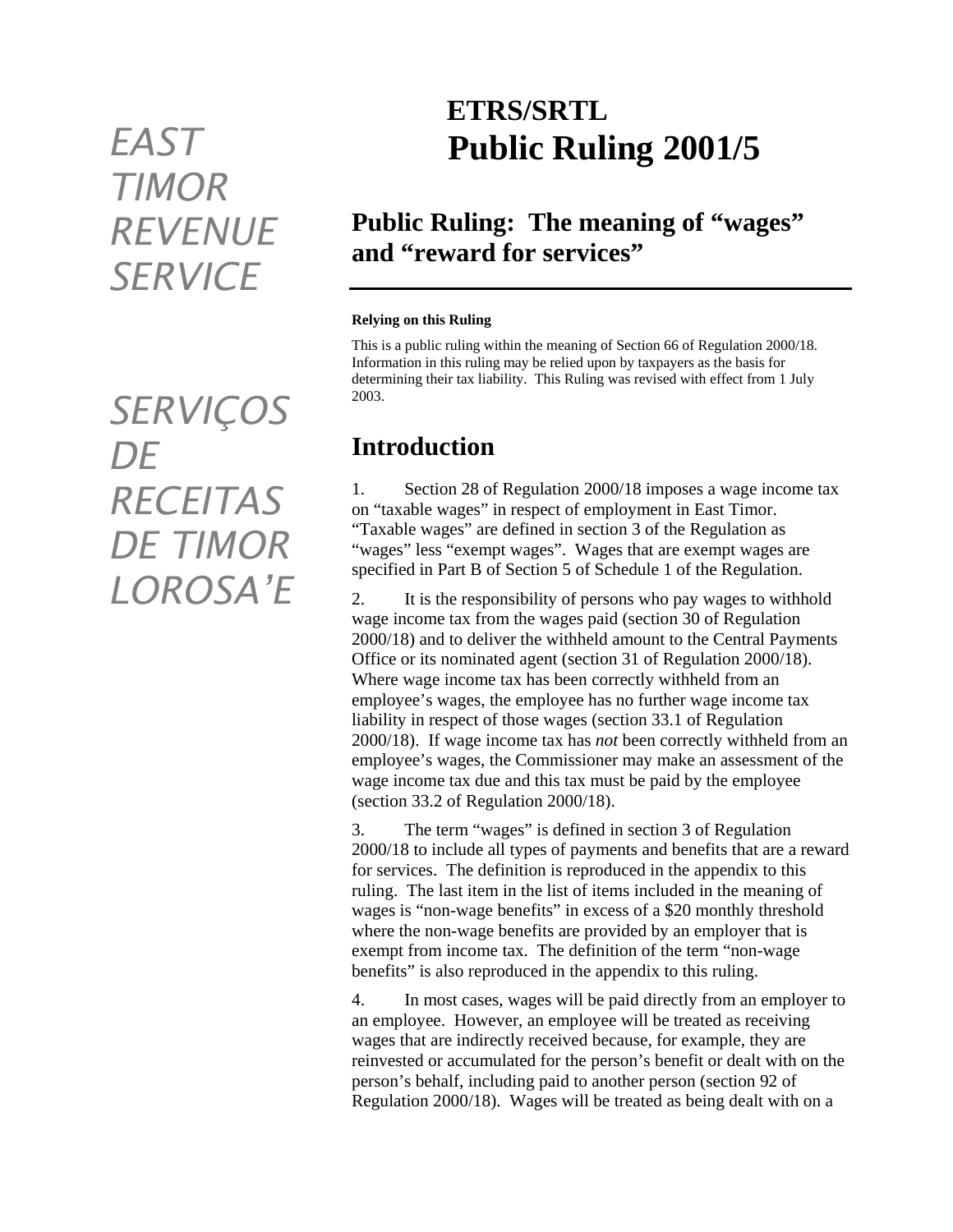person's behalf when that person is the person who provided services to which the payment relates.

5. The definitions of wages is extremely broad. It is intended to catch all types of remuneration without regard to its form or legal nature. It does not, however, extend to all benefits from an employer to an employee – the comprehensive listing of benefits included in wages are all read subject to the opening condition – they must be provided as a "reward for services".

6. This Public Ruling discusses the concept of "reward for services" and explains the circumstances under which benefits from an employer to an employee will not be considered a reward for services.

7. There are two elements to the phrase "reward for services". The first is the requirement that there be a connection between a benefit and the provision of services. The second is the requirement that the benefit amounts to a "reward" for an employee. The next (second) section of this Public Ruling addresses the need for a connection between a benefit and the provision of services for the benefit to constitute wages. The third section of this Public Ruling explains when a benefit will be considered a "reward".

#### **When is a benefit a reward** *for* **services?**

8. For a benefit received by an employee to be wages, the benefit must be a reward *for* services. The requirement that the reward be *for*  services and not *for* some other reason means it must be possible to identify a connection between a benefit received by a person and the provision of services for the benefit to be wages – in other words, the benefit must be a *consequence of* or the *result of* the provision of services.

9. Not all benefits provided by an employer to an employee will satisfy this connection requirement. For example, an employer may also be a friend of an employee and may make a gift such as a wedding gift in a personal capacity and not in the capacity of an employer.

10. Whether a benefit is made in consequence of a person's provision of services to an employer or in consequence of another relationship between the persons is an objective question of fact. The subjective understanding of the employee will not determine the character of the payment.

11. A number of factors can be used to determine the character of the payment. One test is to see whether the employer is an individual with a personal relationship with the person receiving a gift or a legal person or partnership. Only a natural person can have a personal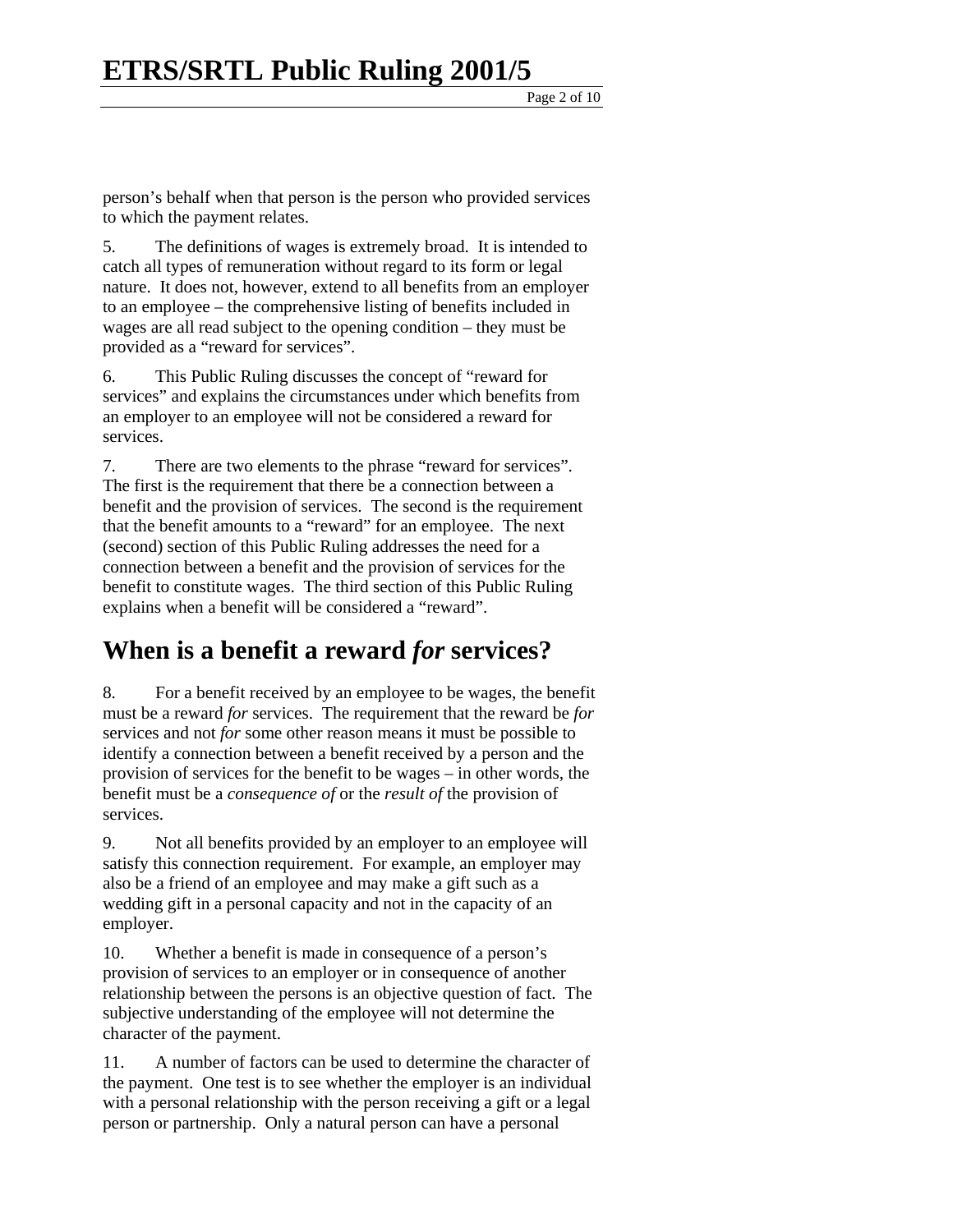relationship with another natural person -- it is not possible for a business entity such as a legal person or a partnership to have a "personal" relationship with a natural person. Accordingly, whether or not a benefit from a legal person or a partnership is labelled a gift by the parties, if the payment is made from an employer to an employee, it will be considered a reward for services.

12. Another test is to see whether the benefit was provided on a once-off basis in consequence of a special event such as a wedding or graduation or whether it is a repetitive gift such as an annual Christmas gift. In the case of a repetitive gift, the employer is considered to regard the benefit a consequence of the continued employment of the employee. Even if the employer is a natural person and even if the parties claim the benefit is provided in consequence of a personal relationship between the two persons, because of its regularity, it will be seen as a consequence of the ongoing employment relationship.

13. Note that, as mentioned previously, if a gift (or any other benefit) would be wages of an employee had it been made directly to the employee, it remains that person's wages even if paid to another person.

14. A third test is based on the employer's treatment of the expense for the benefit. If the employer treats the expense of the benefit in any way as an expense of his or her business enterprise, it will not be a gift in consequence of a personal relationship between the parties but will be remuneration for services and accordingly will fall within the definition of wages. By way of contrast, if the employer does not record the expense in any way that relates to his or her business but rather treats the expense solely as a personal expense, the benefit is likely to fall outside the definition of wages, provided the other tests mentioned above are also satisfied.

#### **When is a benefit a** *reward* **for services?**

15. Not all benefits received in consequence of employment will be a "reward" for services. The term reward implies a gain to the recipient, a payment that leaves the person in a better economic position because of the employment. A reward can be contrasted with a benefit that merely compensated a person for a loss or expense directly incurred in the course of carrying out employment responsibilities. This type of benefit would restore the person to the position they would have been in had they not been in employment and incurred an expense, but would not be a genuine gain or reward to them.

16. A example of a benefit that is in consequence of employment but is not a reward for services (because it is not an economic gain) is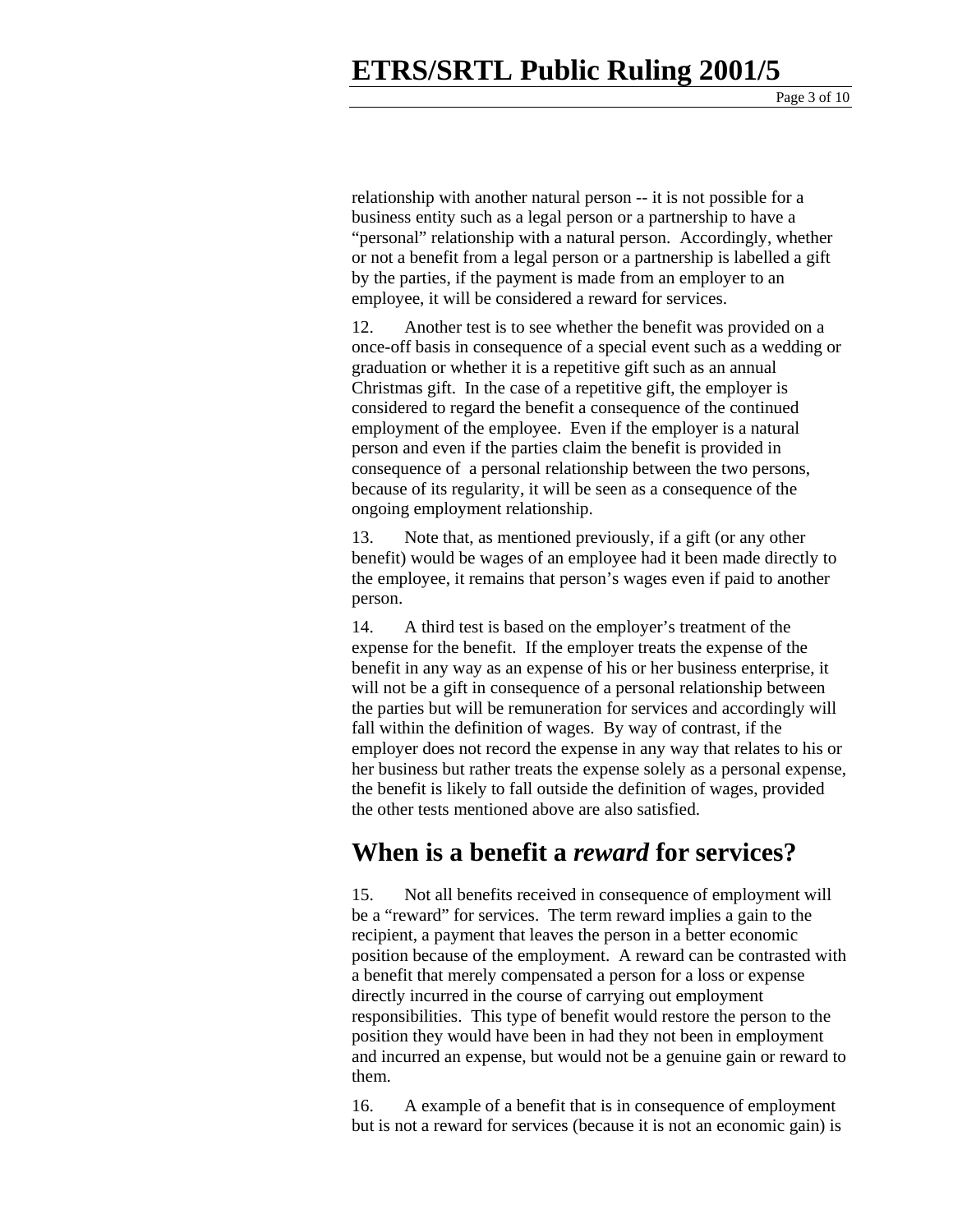the provision of tools or equipment or special clothing such as protective gloves or boots required to carry out employment tasks. These are benefits to the employee and they are in consequence of employment, but they are not rewards in the sense of gain to the employee. If the person were not employed they would not need the tools or equipment. The provision of these items is therefore not a gain to them – it merely leaves them in a position to carry out their employment services. The benefits are used directly in the course of carrying out employment responsibilities.

17. This is equally true of a reimbursement of expenses directly incurred in the course of carrying out employment responsibilities. For example, if an employee purchases tools or equipment used in carrying out employment services and the employer reimbursed those expenses, the benefit would not be a reward to the employee because there is no gain to that person compared to their position had they not been in employment.

18. Provision of benefits used in the course of employment and reimbursement of expenses incurred by an employee directly in the course of carrying out employment duties must be contrasted with benefits that put a person in the position to carry out employment or reimbursement of expenses that put a person in position to carry out employment but are not directly part of the employment process.

19. For example, if an employer provides food or clothing (other than special work or protective clothing) or accommodation to an employee or reimburses an employee's expenses for food or clothing or accommodation, the benefit or reimbursement will normally be considered a "reward" for services as it is a personal benefit or expense of the employee, not directly related to carrying out employment responsibilities. Everyone needs to eat and to wear clothes and to have accommodation in order to work. But these are not expenses directly related to carrying out employment duties since people would have these expenses even if they were not carrying out services for their employer. If the employer provides these benefits or reimburses the employee for the cost of these benefits, the employer is providing personal benefits to the employee and this is a reward or an economic benefit to the employee. It does not simply compensate the employee for expenses that he or she would not have suffered if the employee had not carried out employment responsibilities.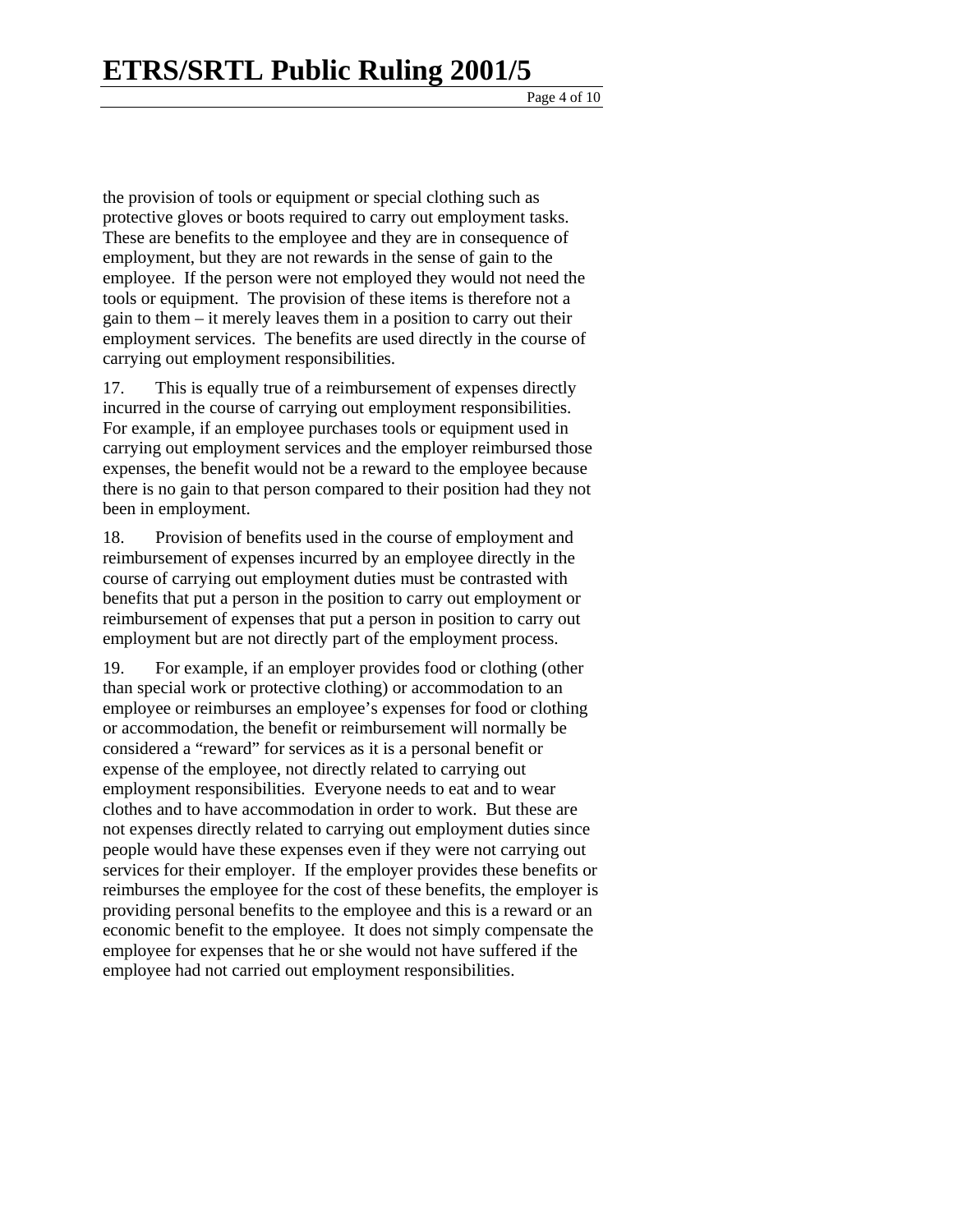Page 5 of 10

#### **When the provision of food and accommodation or the reimbursement of food and accommodation expenses will** *not*  **be considered a reward for services?**

20. In some particular cases, expenses that would otherwise be personal expenses of an employee may be expenses related to carrying out employment services *away from the employee's ordinary place of residence*. An example would be the provision of airfares to travel to employment in East Timor or the reimbursement of such expenses where the employee retains an ordinary place of residence outside East Timor and will return to the ordinary place of residence when employment services have finished. The benefit of an air ticket or reimbursement of the cost of an air ticket does not relate to anything in the actual course of carrying out employment responsibilities. However, it is necessary for the employee to carry out those responsibilities at somewhere other than the place of the employee's ordinary residence.

21. As noted, the provision of (or reimbursement of) food, clothing or accommodation by an employer would normally be a reward for services. In exceptional circumstances, however, the reimbursement of accommodation expenses (or the provision of accommodation) will be compensation for an expense incurred only because of employment. This will be the case where an employee maintains a home or similar ordinary place of residence outside East Timor and is faced with the need for a second place of residence in East Timor to carry out employment responsibilities. If the employee provides the employer with proof that the employee has a home or similar ordinary place of residence outside East Timor and has a need for a second place of residence in East Timor only because of the employment responsibilities in East Timor, the provision of accommodation or the reimbursement of accommodation expenses will not form part of the employee's wages.

22. In circumstances similar to those described in the previous paragraph, a portion of a person's food expenses may also not represent a reward for services. While it is true that persons would incur food expenses if they worked in East Timor or not, where employees are staying in a second residence, they are likely to incur higher food expenses than they would if they were in their ordinary residence outside of East Timor. This is because in most cases their residence in East Timor is unlikely to have the same food preparation and storage facilities as their ordinary place of residence and higher food costs, particularly for prepared foods, may be experienced.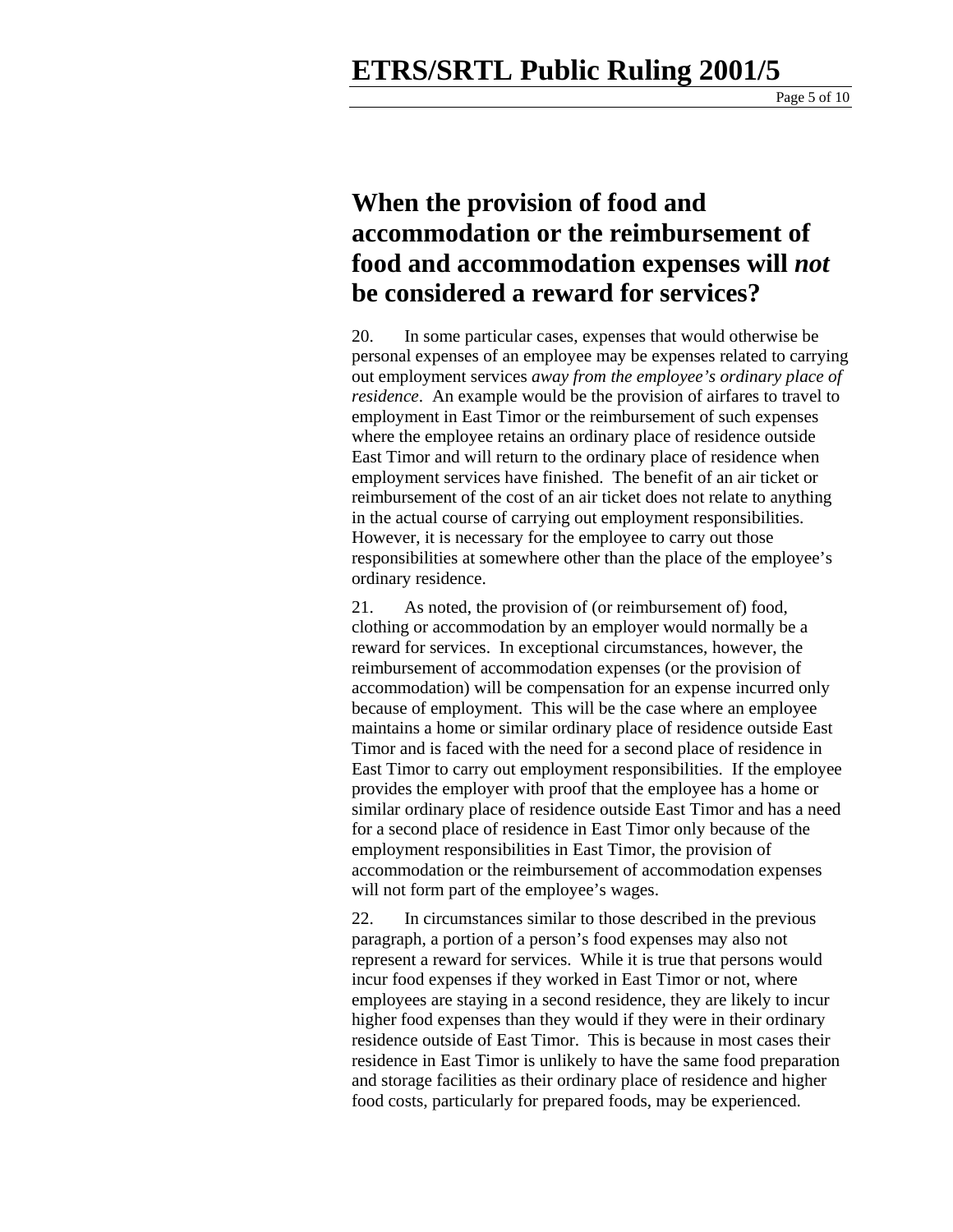Page 6 of 10

23. To the extent an employer provides meals or reimburses the cost of meals in excess of the cost an employee would incur for meals at the employee's primary place of residence, the benefit will not be a reward and therefore will not be considered wages. The Commissioner considers provision to an employee in Dili of meals with a cost to the employer of U.S. \$9 per day or the actual reimbursement of meal expenses for such a person up to U.S. \$9 per day to be compensation for the additional cost of meals to these employees and thus outside the meaning of wages. The Commissioner considers provision to an employee outside of Dili of meals with a cost to the employer of U.S. \$6 per day or the actual reimbursement of meal expenses for such a person up to U.S. \$6 per day to be compensation for the additional cost of meals to these employees and thus outside the meaning of wages.

24. In some cases, employees with a home or similar place of residence outside East Timor will be furnished with "room and board" – that is, accommodation and some or all meals and incidentals such as laundry services – by an employer in East Timor or will be reimbursed for the expense of staying in accommodation where room and board is provided. In these circumstances up to U.S. \$15 per day for room and food supplied in Dili (up to U.S. \$11 per day for outside Dili) of the cost of room and board will be considered to be compensation for the additional costs to these employees and thus outside the meaning of wages.

#### **Treatment of Living Away from Home Allowances**

25. In some cases, rather than provide "second home" accommodation to employees or reimburse employees for the cost of maintaining a second place of residence in East Timor, employers will simply provide a "living away from home allowance". If the allowance is not tied to actual accommodation or additional food expenses but can be freely spent by the employee on anything the employee chooses, it will normally be considered to be another type of reward for performing services and thus will be considered wages. However, where the employee has provided the employer with evidence that the employee has a primary home or similar accommodation outside East Timor, it will be clear that some of the allowance will have to be spent on the additional cost of accommodation and the additional costs of meals in East Timor.

26. Provided that (a) an employer does not also provide accommodation or meals to an employee or reimburse those costs separately and (b) the employee has provided the employer with evidence that the employee has a primary home or similar accommodation outside East Timor, the Commissioner will accept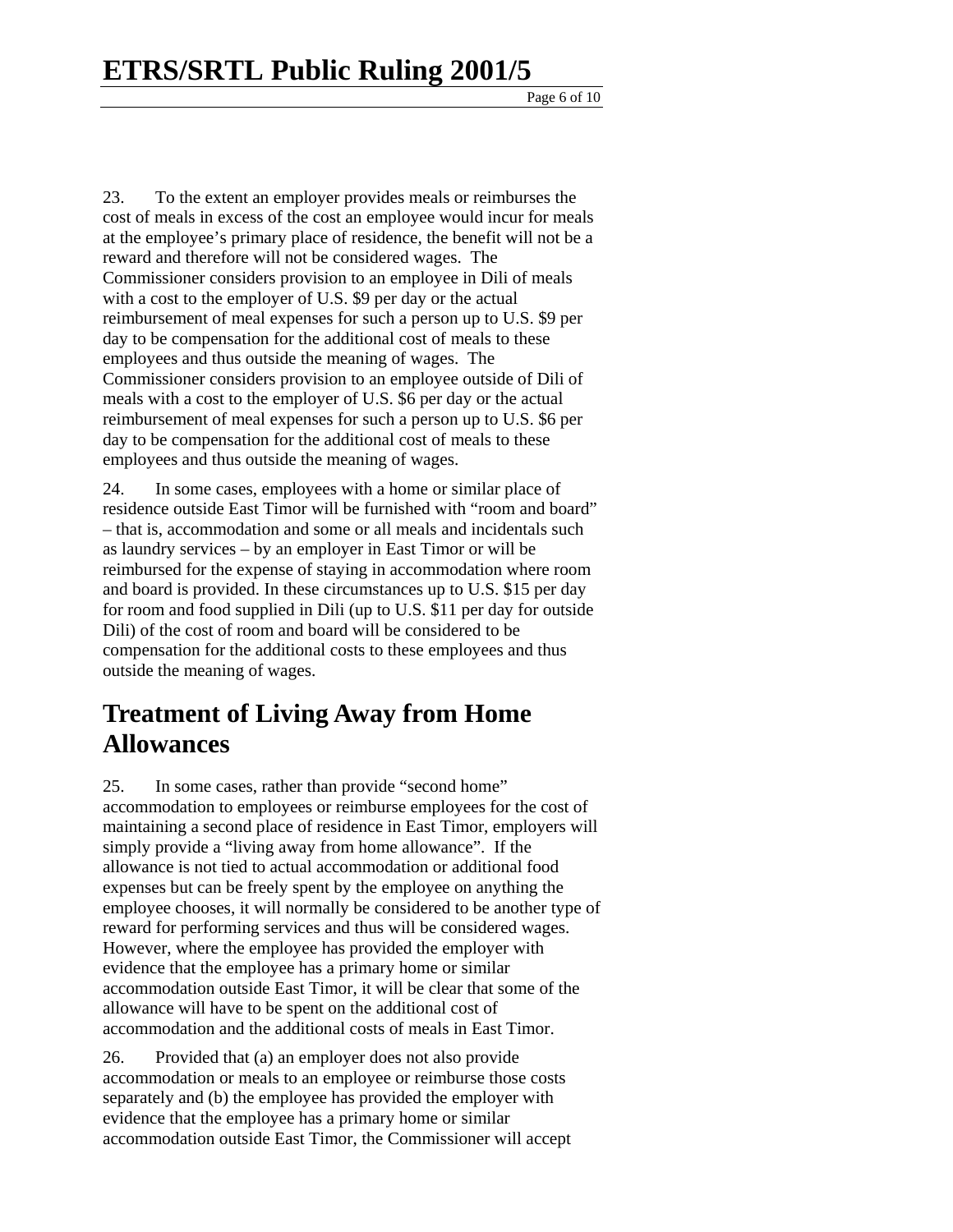that "wages" do not include up to U.S. \$6 per day of an allowance used to pay for the additional costs of accommodation for an employee staying in Dili and up to U.S. \$5 per day of an allowance used to pay for the additional costs of accommodation for an employee staying outside Dili. Allowances up to these amounts will not, therefore be considered part of wages subject to wage income tax.

27. Additionally, under the circumstances described in the previous paragraph, the Commissioner will accept that up to U.S. \$9 per day of an allowance will be used to pay for the additional costs of meals and incidentals for an employee staying in Dili and up to U.S. \$6 per day of an allowance will be used to pay for the additional costs of meals and incidentals for an employee staying outside Dili. Allowances up to these amounts will not, therefore be considered part of wages subject to wage income tax.

#### **ETRS to monitor payments for food and accommodation**

28. In order to ensure that the maximum amounts for accommodation, meals and incidentals specified earlier in this ruling that the Commissioner of the ETRS will accept as not being wages remain realistic, the Commissioner shall ensure that surveys are completed at least annually for the purpose of reviewing those amounts and updating this ruling where appropriate.

29. As part of the ETRS's routine taxpayer audit program, the ETRS will also review employer/employee arrangements which involve employees directly or indirectly receiving amounts for accommodation, meals or incidentals which are claimed to be not liable for wage income tax.

30. Where as a result of checks in accordance with the previous paragraph, the ETRS believes direct or indirect payments by an employer to an employee have been changed to reduce the amount of wages that would be subject to wage income tax in accordance with this ruling, and the employer cannot provide evidence to justify such changes, then the Commissioner may recharacterize the arrangement under section 93 of Regulation 2000/18. In addition to the adjustments allowed to be made by the Commissioner under that section, the ETRS may also decide to impose the penalty for understatement of tax in section 74 of Regulation 2000/18 and/or take prosecution action for evasion of tax under section 81 of that Regulation.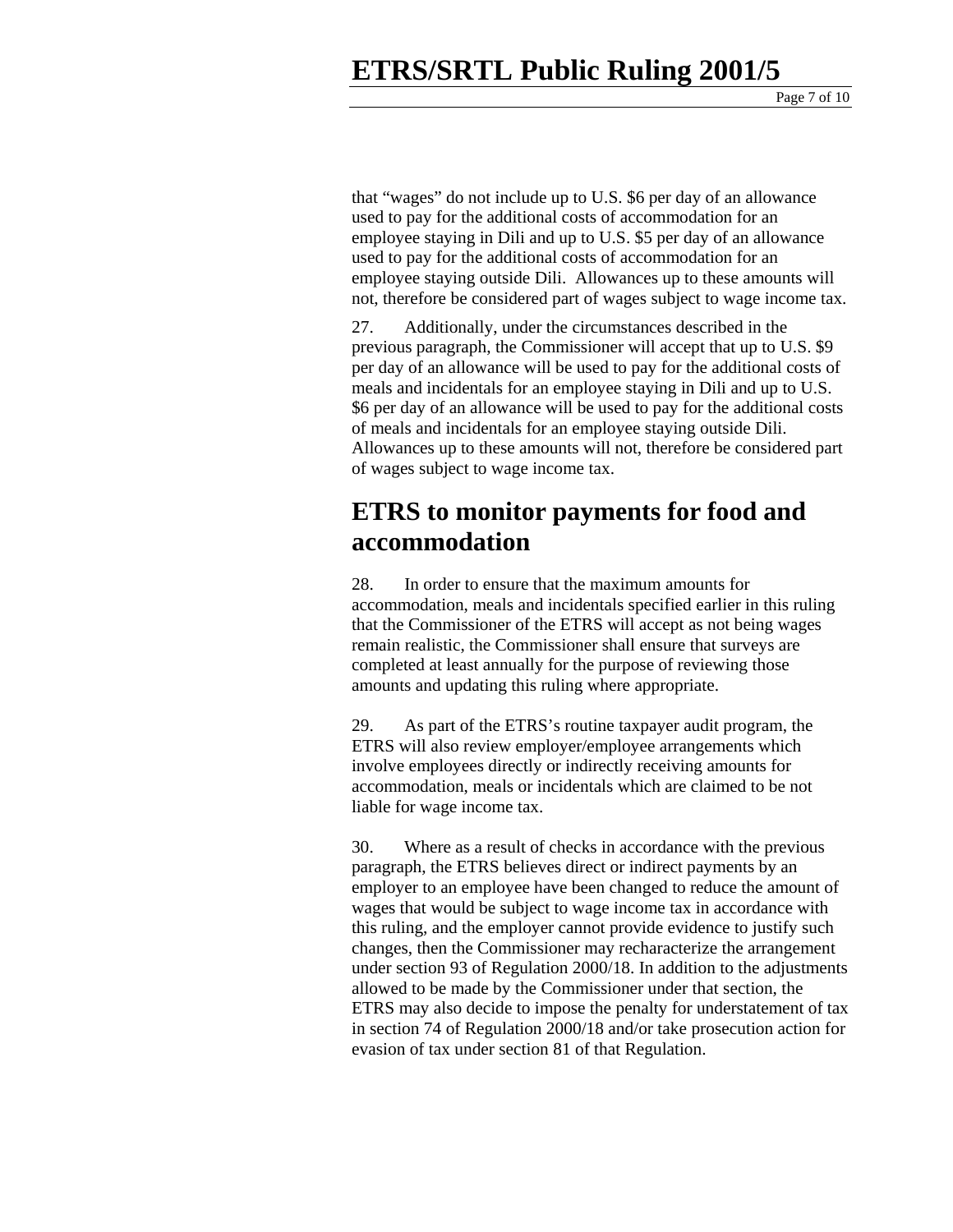Page 8 of 10

#### **Reimbursement of other expenses**

31. Regulation 2000/18 provides that expenses reimbursed or discharged by an employer will be subject to wage income tax. In some cases, expenses that would otherwise be personal expenses of an employee may be expenses related to carrying out employment services away from the employee's ordinary place of residence. The test is whether the reimbursement is a "reward" for service or a benefit that merely compensated a person for a loss or expense directly incurred in the course of carrying out employment responsibilities.

32. The reimbursement of airfares to travel to employment in East Timor is discussed earlier as being in this category. Also included would be reimbursement of medical expenses and vaccinations required for a person to come to East Timor to carry out employment responsibilities. In these situations, the reimbursed expense is not a reward for service and would not be included in wages.

#### **Summary**

33. For the reasons outlined in this Public Ruling, the following amounts are not considered to be wages subject to the wages income tax, where the employee has provided evidence to the employer that the employee has a primary home or similar accommodation outside East Timor:

- actual provision of accommodation
- actual reimbursement of accommodation cost
- provision of meals and incidentals in Dili up to a cost to the employer of U.S. \$9 per day and provision of meals and incidentals outside Dili up to a cost to the employer of U.S. \$6 per day
- actual reimbursement of the cost of meals and incidentals in Dili up to U.S. \$9 per day and actual reimbursement of the cost of meals and incidentals outside Dili up to U.S. \$6 per day
- provision of room and food in Dili up to a cost to the employer of U.S. \$15 per day and provision of room and board outside Dili up to U.S. \$11 per day
- actual reimbursement of the cost of room and food in Dili up to U.S. \$15 per day and actual reimbursement of the cost of room and board outside Dili up to U.S. \$11 per day
- payment of a living-away-from-home allowance where the employee does not receive any of the benefits mentioned in previous paragraphs, subject to the following limits:
	- o allowance in respect of accommodation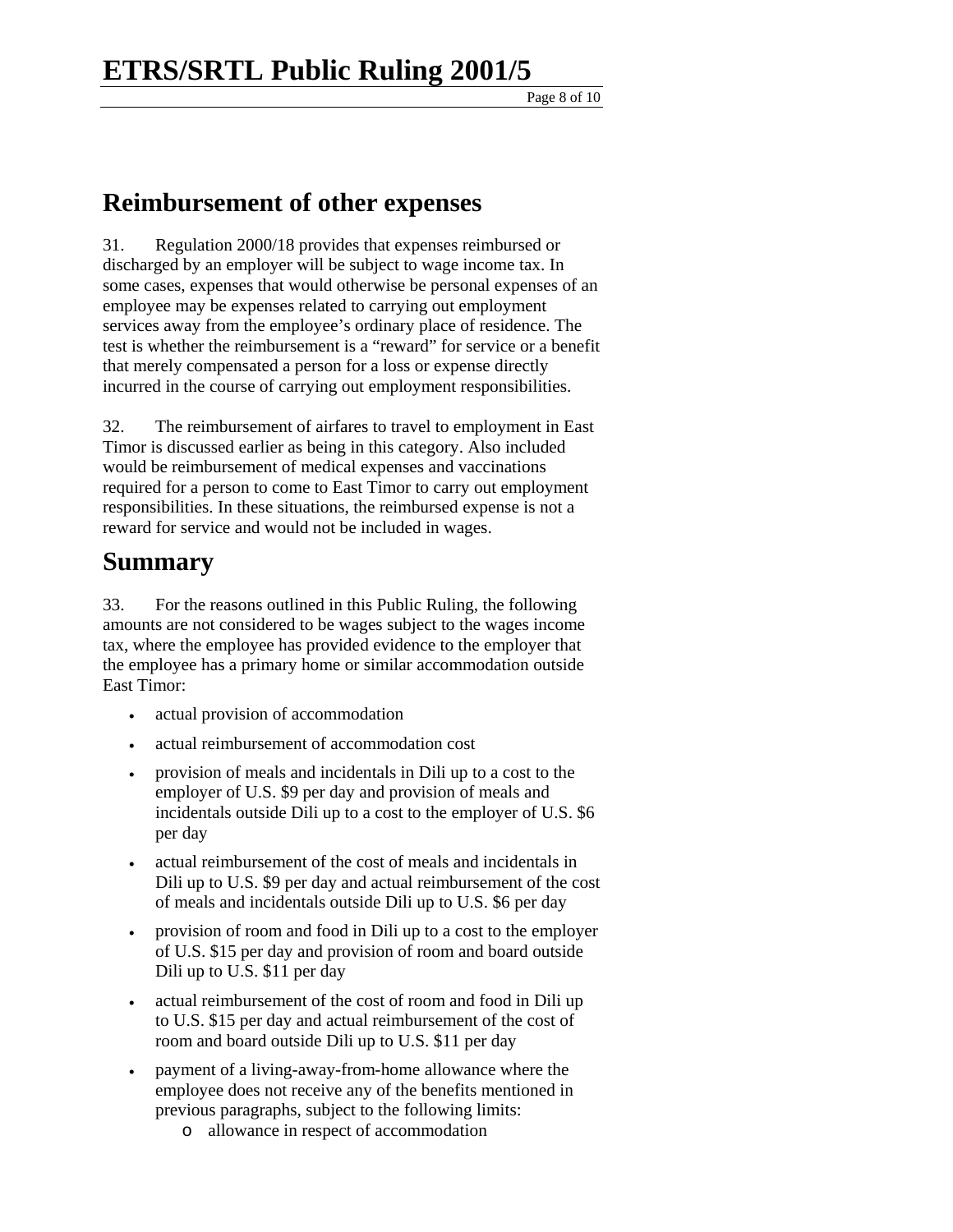### **ETRS/SRTL Public Ruling 2001/5**

Page 9 of 10

- in Dili U.S. \$6 per day
- outside of Dili U.S. \$5 per day
- o allowance in respect of meals and incidentals
	- in Dili U.S. \$9 per day
	- outside of Dili U.S. \$6 per day
- actual reimbursement of additional costs arising from the need of the employee to carry out employment responsibilities away from the employee's ordinary residence, where it does not constitute a "reward" for service e.g. reimbursement for the cost of vaccinations

#### **Date of Effect**

34. This Public Ruling has effect from 1 July 2003.

#### **Appendix: Definition of wages and nonwage benefits (section 3 of Regulation 2000/18)**

"wages" means any reward for services provided by an *employer* to an *employee*, including:

- (a) any salary provided to the *employee* , including leave pay, overtime payments, commissions, and bonuses;
- (b) director's fees;
- (c) the value of gifts provided by an *employer* to an *employee*;
- (d) any allowance provided by the *employer* for the benefit of an *employee*;
- (e) any payment provided by the *employer* in respect of loss or termination of employment;
- (f) any payments however described made on termination of employment in respect of entitlements outstanding at the time of termination;
- (g) the reimbursement or discharge by an *employer* of any expense of the *employee* including utilities expenses;
- (h) the amount of any reimbursement or discharge by an *employer* of an *employee*'s medical expenses;
- (i) the amount of any waiver where any *employer* waives an obligation of the *employee* to pay an amount owing to the *employer*; and